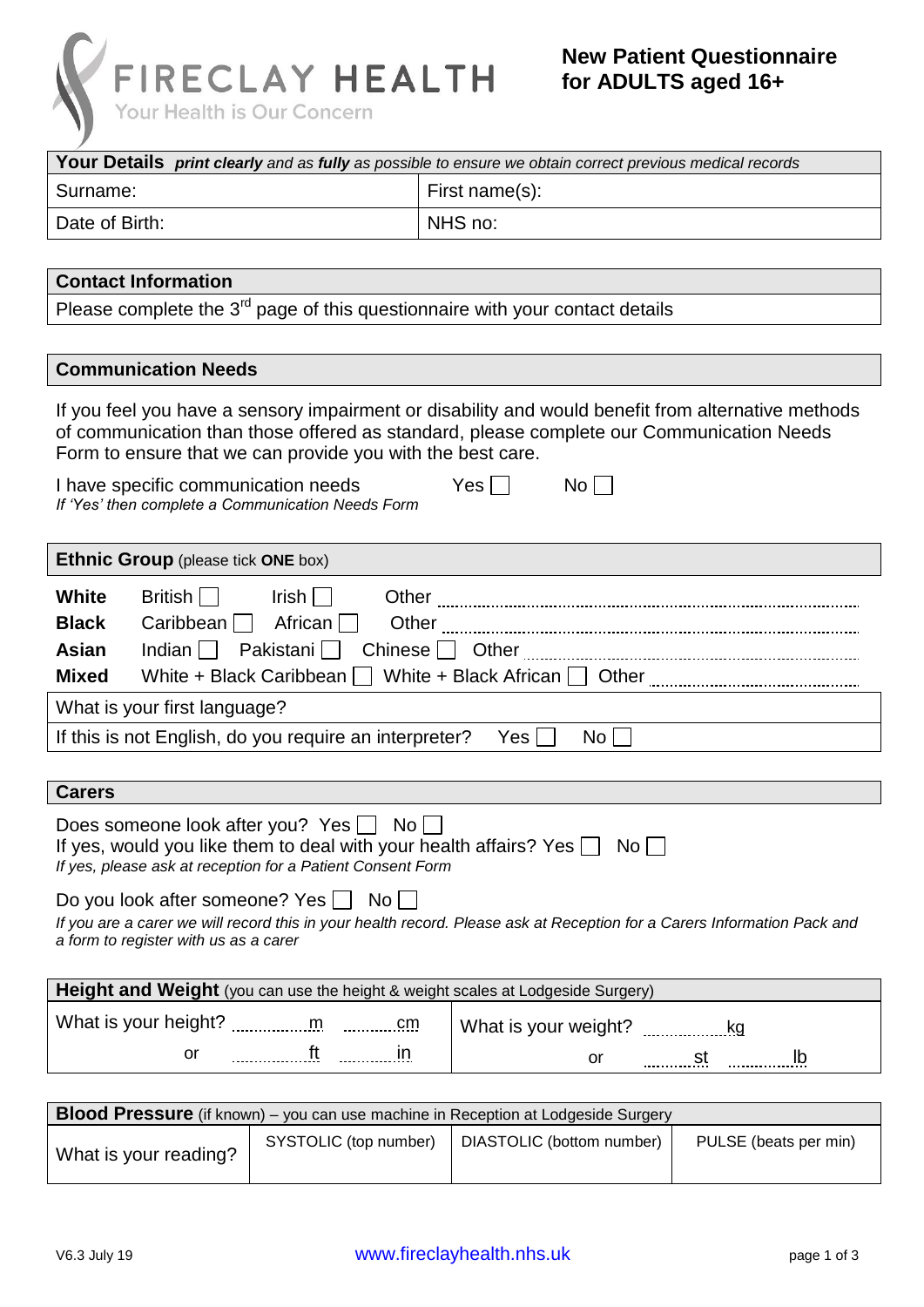| <b>Women only</b> |  |
|-------------------|--|
|                   |  |

| <b>Medical Information</b>                                       |
|------------------------------------------------------------------|
| <b>Current medical conditions</b>                                |
|                                                                  |
|                                                                  |
|                                                                  |
| Current medication (please give strength and dosage if possible) |
|                                                                  |
|                                                                  |
|                                                                  |
|                                                                  |
| Allergies to medicines or foods                                  |
|                                                                  |
|                                                                  |
|                                                                  |

| <b>Family History</b>                                                                                      |
|------------------------------------------------------------------------------------------------------------|
| Any serious illness particularly, heart disease, stroke, high blood pressure, diabetes, inherited diseases |
|                                                                                                            |
|                                                                                                            |
|                                                                                                            |
|                                                                                                            |
|                                                                                                            |

| <b>Smoking</b> |                                                 |                |
|----------------|-------------------------------------------------|----------------|
| Never smoked   | Ex-smoker   Date you gave up                    | (month & year) |
|                | Current smoker     How many cigarettes per day? |                |

## **Alcohol**

|                                                      | Answer score |                    |                                   | <b>YOUR</b> |                      |              |
|------------------------------------------------------|--------------|--------------------|-----------------------------------|-------------|----------------------|--------------|
|                                                      | $\Omega$     |                    |                                   |             | 4                    | <b>SCORE</b> |
| How often do you have a drink that contains alcohol? | Never        | Monthly<br>or less | 2-4 times<br>per month   per week | 2-3 times   | 4+ times<br>per week |              |
| How many units of alcohol do you drink on a typical  |              |                    |                                   |             |                      |              |
| day when you are drinking?                           | $1 - 2$      | $3 - 4$            | $5-6$                             | 7-9         | $10+$                |              |
| How often have you had 6 or more units (female) or   |              | Less               |                                   |             | Daily or             |              |
| 8 or more (male) on a single occasion in the last    | <b>Never</b> | than               | Monthly                           | Weekly      | almost               |              |
| year?                                                |              | monthly            |                                   |             | daily                |              |

□ I decline to complete my alcohol use





 $\mathbf{1}$ Large<br>glass<br>of wine<br>(250ml) Single measure of spirits

**TOTAL**

ı.

GUIDE TO UNITS OF ALCOHOL:

regular beer,

lager or cider

premium beer,<br>lager or cider